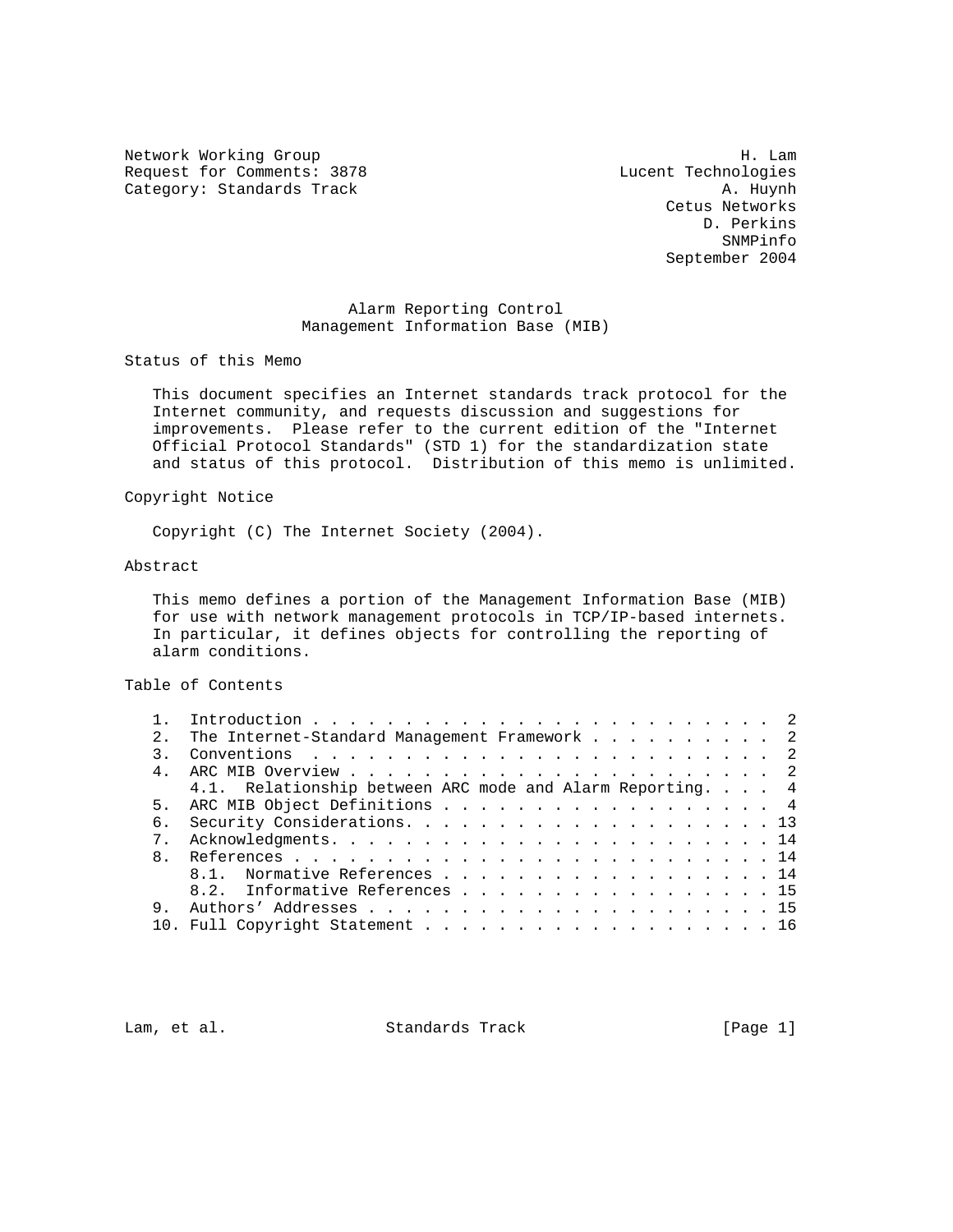# 1. Introduction

 The scope of this MIB is targeted for network operators responsible for managing the operations of network resources. This document defines an alarm reporting control (ARC) MIB module, which provides a mechanism for a manager to suppress or defer the reporting of alarm conditions based on the resource ID and alarm condition type.

### 2. The Internet-Standard Management Framework

 For a detailed overview of the documents that describe the current Internet-Standard Management Framework, please refer to section 7 of RFC 3410 [RFC3410].

 Managed objects are accessed via a virtual information store, termed the Management Information Base or MIB. MIB objects are generally accessed through the Simple Network Management Protocol (SNMP). Objects in the MIB are defined using the mechanisms defined in the Structure of Management Information (SMI). This memo specifies a MIB module that is compliant to the SMIv2, which is described in STD 58, RFC 2578 [RFC2578], STD 58, RFC 2579 [RFC2579] and STD 58, RFC 2580 [RFC2580].

3. Conventions

 The key words "MUST", "MUST NOT", "REQUIRED", "SHALL", "SHALL NOT", "SHOULD", "SHOULD NOT", "RECOMMENDED", "MAY", and "OPTIONAL" in this document are to be interpreted as described in BCP 14, RFC 2119 [RFC2119].

4. ARC MIB Overview

 There is a need to provide a mechanism for controlling the reporting of alarm conditions of resources in a network device. For example, (a) inhibiting the reporting of alarm conditions of a resource until the resource is problem-free, (b) inhibiting the reporting of alarm conditions of a resource for a specified time period, or (c) inhibiting the reporting of alarm conditions of a resource indefinitely until explicitly allowed by the managing system at a later time.

 The alarm reporting control (ARC) feature provides an automatic in service provisioning capability. It allows sufficient time for service setup, customer testing, and other maintenance activities in an "alarm-free" state. Once a resource is "problem-free", alarm reporting can be automatically or manually turned on (i.e., allowed).

Lam, et al. Standards Track [Page 2]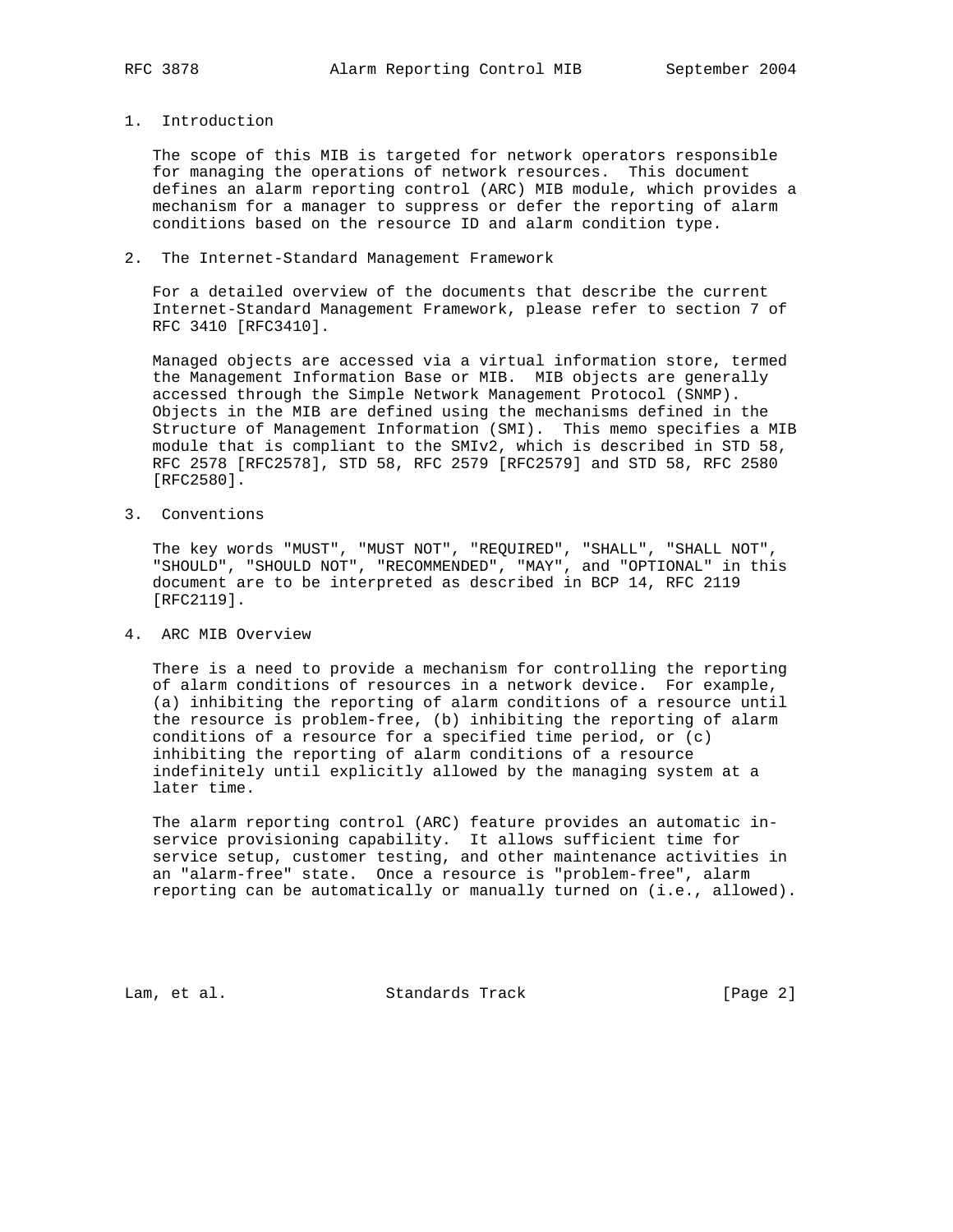By putting a network resource in ARC mode, (i.e., in nalm, nalmTI, nalmQI, or nalmQICD states, as described in the MIB), the technicians and managing systems will not be flooded with unnecessary work items during operations activities such as service provisioning and network setup/teardown. This will reduce maintenance costs and improve the operation and maintenance of these systems. Putting a network resource in ARC mode shall not affect the availability of active alarm condition information for potential retrieval.

 ITU-T Recommendation M.3100 Amendment 3 [M.3100 Amd3] provides the business requirements, analysis, and design of the Alarm Reporting Control feature.

 This document defines the MIB objects to support a subset of the ARC functions described in M.3100 Amd3. In particular, it defines a table that can be used to specify the ARC settings for the resources in a system.

 Defined in M.3100 Amendment 3 [M.3100 Amd3], there are five ARC states: alm, nalm, nalmQI, nalmQICD and nalmTI. In the ARC MIB module, the arcState object is defined to model the M.3100 ARC states. Note that the state alm (alarm reporting is allowed) is not listed in the enumeration of the value of this object. However, this state is implicitly supported by the mib. Once a resource enters the normal reporting mode (i.e., into the alm state) for the specified alarm type, the corresponding row will be automatically deleted from the arc table. Also the manual setting of arcState to alm can be achieved through setting the RowStatus object to 'destroy'.

 The ARC MIB module defined in this document provides a way to control the reporting of alarm conditions. A set of applicable alarm conditions is defined in ITU-T Recommendation M.3100 [M.3100] and is named "probable causes". These probable causes (alarm conditions) have been included in the IANAItuProbableCause TC, which is defined in the IANA-ITU-ALARM-TC MIB module [RFC3877]. The IANA-ITU-ALARM-TC MIB module is maintained in the IANA web-site [ITUALARMTC]. [RFC3877].

 The ARC MIB module defines an IANAItuProbableCauseOrZero TC which can take any value of IANAItuProbableCause or 0. The ARC MIB module further uses IANAItuProbableCauseOrZero to define the ARC settings for the managed resource in the network elements. Specification of objects for defining and storing alarms, including active and history alarms, standing and transient alarms, and alarm notifications are out of the scope of this document.

Lam, et al. Standards Track [Page 3]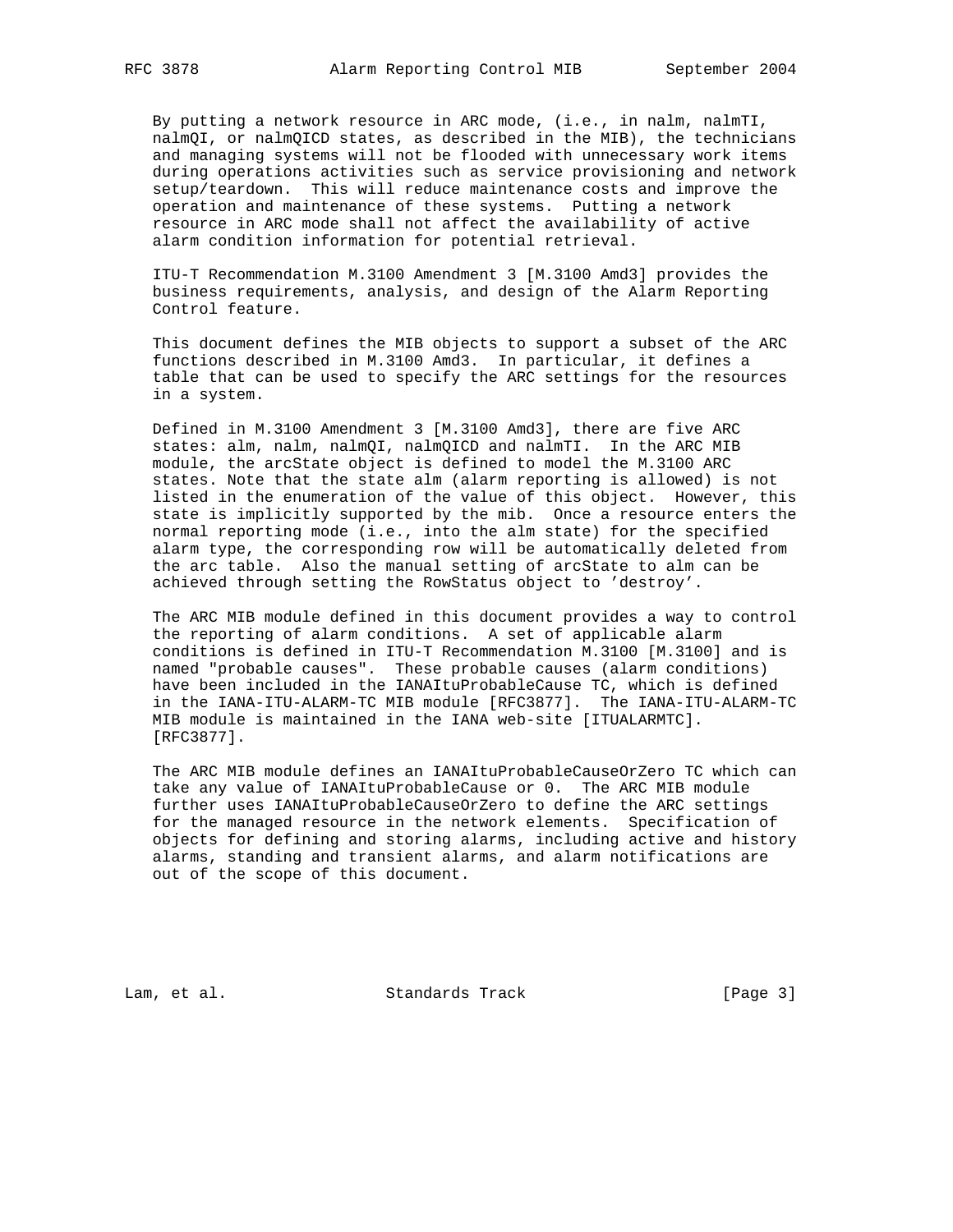4.1. Relationship between ARC mode and alarm reporting

 When the ARC MIB module is used in a managed system, the following rules apply:

 For alarm condition raised prior to entering ARC mode, reporting of alarm raised and alarm cleared will be sent as usual.

 For alarm condition raised after entering ARC mode and also cleared before exiting ARC mode, no reporting of alarm raised will be sent and no reporting of alarm cleared will be sent.

 For alarm condition raised after entering ARC mode and not cleared when exiting ARC mode, the reporting of alarm raised will be deferred until the moment of exiting ARC mode. The reporting of alarm cleared will be sent as usual (i.e., at the time of alarm cleared).

 Further details of the ARC function can be found in M.3100 Amd3 [M.3100 Amd3].

5. ARC MIB Object Definition

 $ARC-MIB$  DEFINITIONS ::= BEGIN

### IMPORTS

| MODULE-IDENTITY, OBJECT-TYPE, Unsigned32, mib-2 |                |
|-------------------------------------------------|----------------|
| FROM SNMPv2-SMI                                 | $-- [RFC2578]$ |
| TEXTUAL-CONVENTION, RowStatus, StorageType      |                |
| FROM SNMPv2-TC                                  | $-- [RFC2579]$ |
| MODULE-COMPLIANCE, OBJECT-GROUP                 |                |
| FROM SNMPv2-CONF                                | $-- [RFC2580]$ |
| ResourceId                                      |                |
| FROM ALARM-MIB;                                 | $-- [RFC3877]$ |
|                                                 |                |

arcMibModule MODULE-IDENTITY LAST-UPDATED "200409090000Z" -- September 09, 2004 ORGANIZATION "IETF Distributed Management Working Group" CONTACT-INFO "WG EMail: disman@ietf.org Subscribe: disman-request@ietf.org http://www.ietf.org/html.charters/disman-charter.html

> Chair: Randy Presuhn E-mail: randy\_presuhn@mindspring.com

 Editor: Hing-Kam Lam Lucent Technologies, 4C-616 101 Crawfords Corner Road

Lam, et al. Standards Track [Page 4]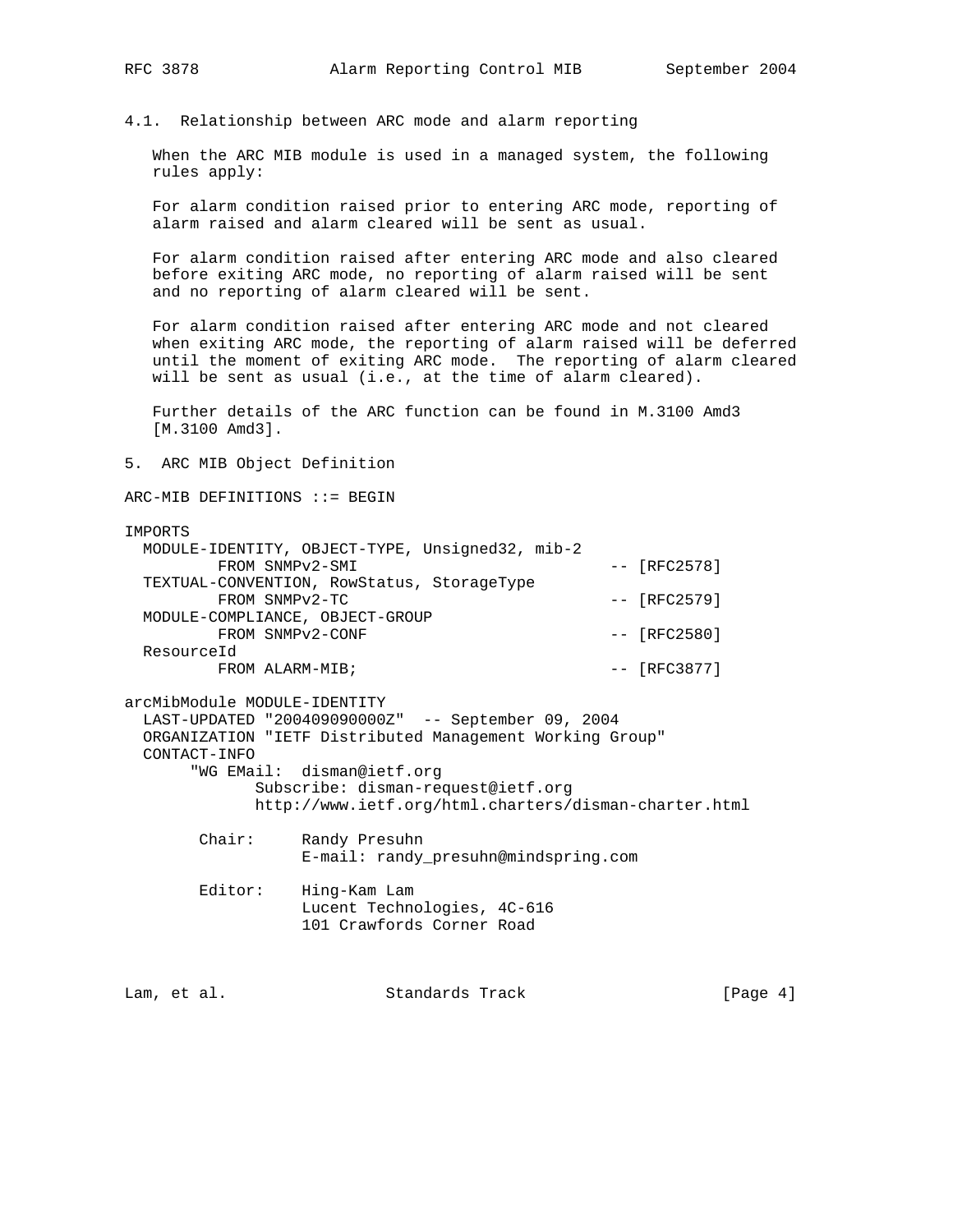Holmdel, NJ 07733 USA Tel: +1 732 949 8338 E-mail: hklam@lucent.com" DESCRIPTION "The MIB module describes the objects for controlling a resource in reporting alarm conditions that it detects. Copyright (C) The Internet Society (2004). This version of this MIB module is part of RFC 3878; see the RFC itself for full legal notices." REVISION "200409090000Z" -- September 09, 2004 DESCRIPTION "Initial version, published as RFC 3878."  $::=\{ \text{mib-2 117 } \}$ ------------------ -- TEXTUAL-CONVENTION ------------------ IANAItuProbableCauseOrZero ::= TEXTUAL-CONVENTION STATUS current DESCRIPTION "This TC can take any value of IANAItuProbableCause or 0. IANAItuProbableCause is defined in the IANA-ITU-ALARM-TC module, which is maintained at the IANA web site and published in the Alarm MIB document (see RFC 3877)." REFERENCE "IANA-ITU-ALARM-TC MIB module as maintained at the IANA web site. The initial module was also published in RFC 3877." -- SYNTAX INTEGER (0..2147483647) ------------------ -- MIB Objects ----------------- arcTimeIntervals OBJECT IDENTIFIER ::= { arcMibModule 1 } arcObjects OBJECT IDENTIFIER ::= { arcMibModule 2 } arcTITimeInterval OBJECT-TYPE SYNTAX Unsigned32 UNITS "seconds" MAX-ACCESS read-write STATUS current DESCRIPTION

Lam, et al. Standards Track [Page 5]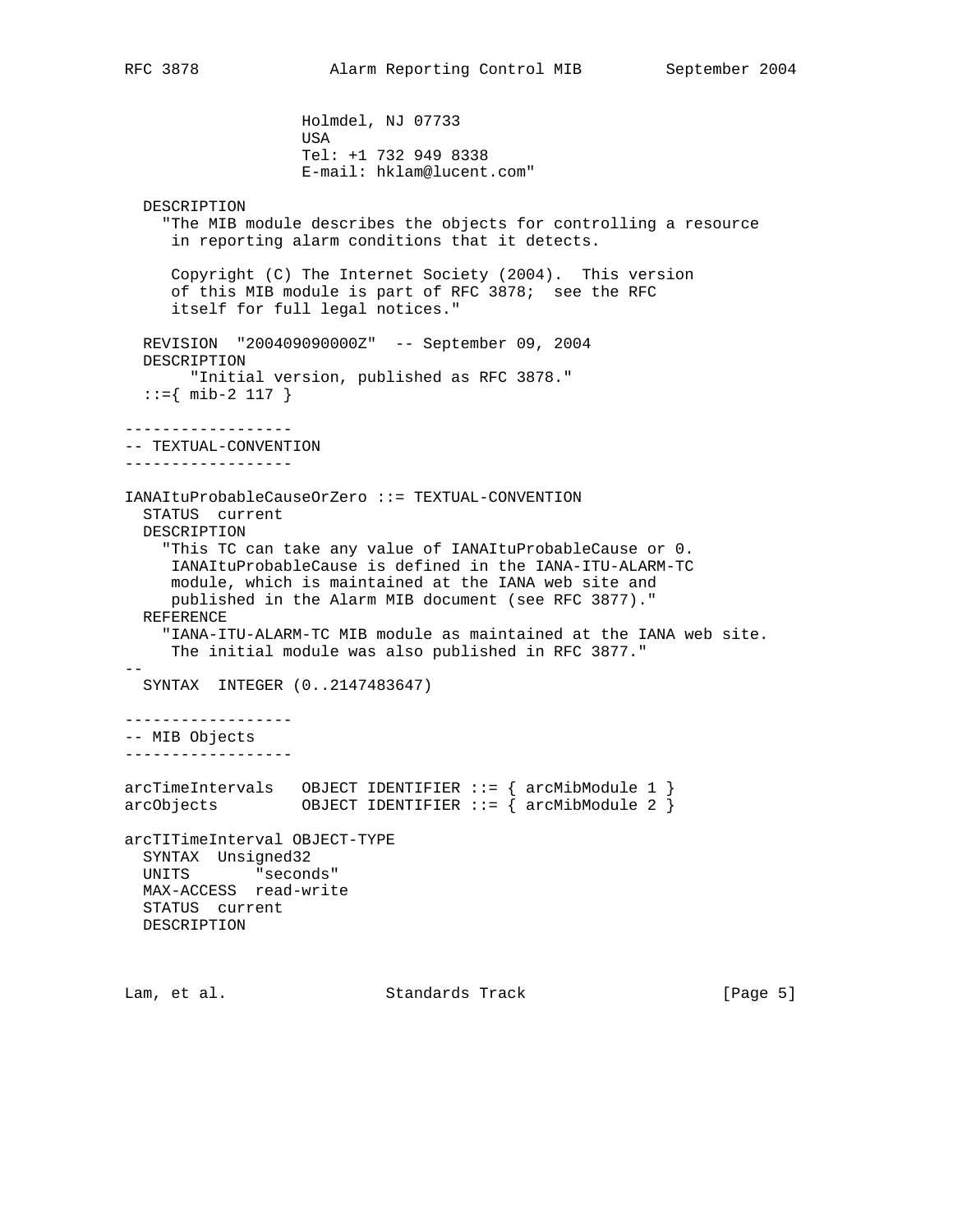"This variable indicates the time interval used for the nalmTI state, in units of second. It is a pre-defined length of time in which the resource will stay in the nalmTI state before transition into the alm state. Instances of this object SHOULD persist across agent restarts."  $::=$  { arcTimeIntervals 1 } arcCDTimeInterval OBJECT-TYPE SYNTAX Unsigned32 UNITS "seconds" MAX-ACCESS read-write STATUS current DESCRIPTION "This variable indicates the time interval used for the nalmQICD state, in units of second. It is a pre-defined length of time in which the resource will stay in the nalmQICD state before transition into the alm state after it is problem-free. Instances of this object SHOULD persist across agent restarts." ::= { arcTimeIntervals 2 } arcTable OBJECT-TYPE SYNTAX SEQUENCE OF ArcEntry MAX-ACCESS not-accessible STATUS current DESCRIPTION "A table of Alarm Reporting Control (ARC) settings on the system. Alarm Reporting Control is a feature that provides an automatic in-service provisioning capability. Alarm reporting is turned off on a per-resource basis for a selective set of potential alarm conditions to allow sufficient time for customer testing and other maintenance activities in an 'alarm free' state. Once a resource is ready for service, alarm reporting is automatically or manually turned on. Functional description and requirements of Alarm Reporting Control are defined in ITU-T Recommendation M.3100 Amendment 3 [M.3100 Amd3]." REFERENCE "ITU Recommendation M.3100 Amendment 3, 'Generic Network Information Model', January 2001."  $::=$  { arcObjects 1 } arcEntry OBJECT-TYPE SYNTAX ArcEntry Lam, et al. Standards Track [Page 6]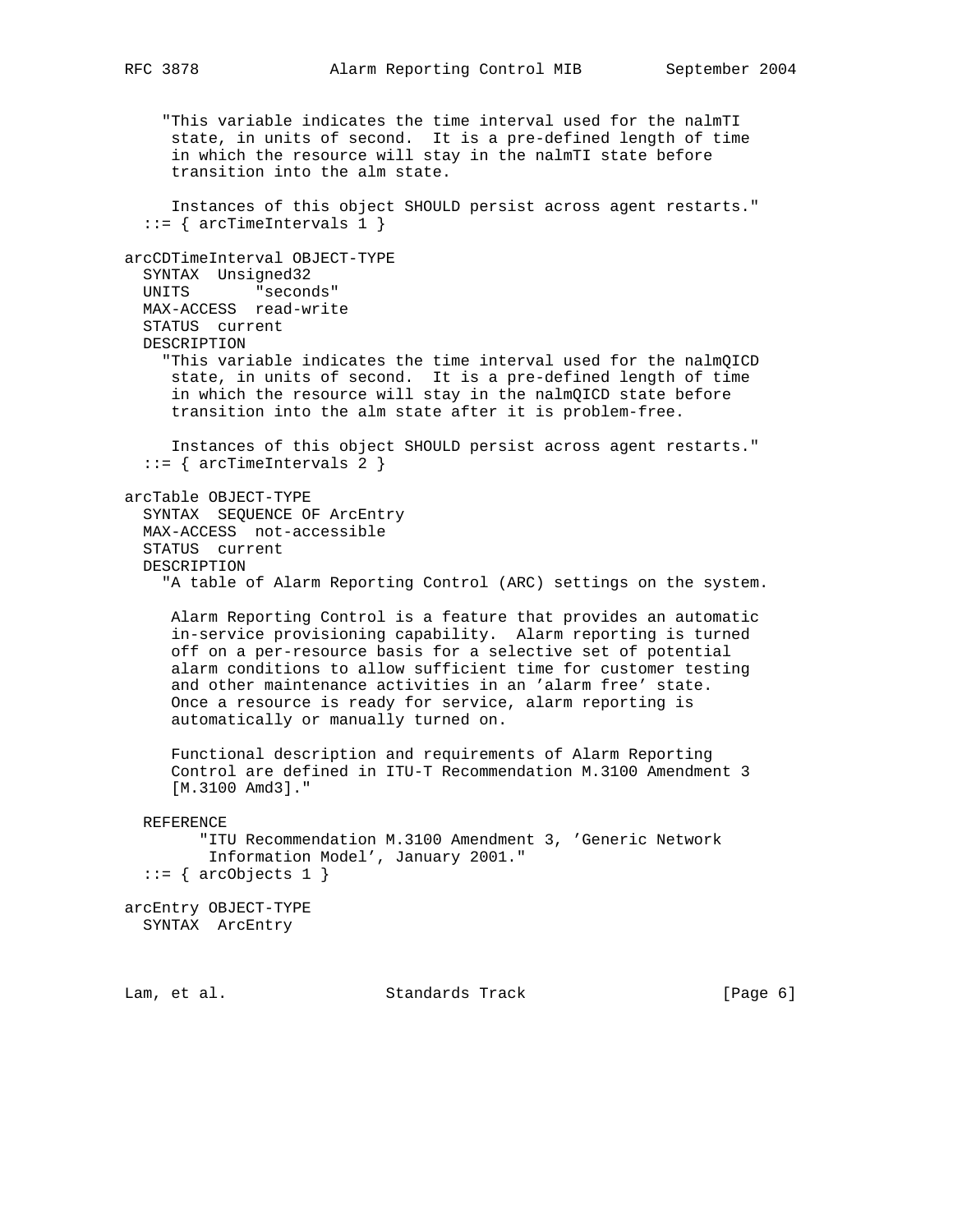```
 MAX-ACCESS not-accessible
  STATUS current
  DESCRIPTION
    "A conceptual row that contains information about an ARC setting
     of a resource in the system.
     Implementation need to be aware that if the total size of
     arcIndex and arcNotificationId exceeds 114 sub-IDs, then OIDs
     of column instances in this table will have more than 128
     sub-IDs and cannot be access using SNMPv1, SNMPv2c, or snmpv3."
  INDEX { arcIndex, arcAlarmType, arcNotificationId }
 ::= { arcTable 1 }
ArcEntry ::=
 SEQUENCE {
arcIndex ResourceId,
 arcAlarmType IANAItuProbableCauseOrZero,
 arcNotificationId OBJECT IDENTIFIER,
arcState INTEGER,
arcNalmTimeRemaining Unsigned32,
arcRowStatus RowStatus,
   arcStorageType StorageType
    }
arcIndex OBJECT-TYPE
  SYNTAX ResourceId
  MAX-ACCESS not-accessible
  STATUS current
  DESCRIPTION
    "This object uniquely identifies a resource, which is under the
     arcState's control for the associated arcAlarmType.
     For example, if the resource is an interface, this object will
     point to an instance of interface, e.g., ifIndex.1."
 ::= { arcEntry 1 }
arcAlarmType OBJECT-TYPE
  SYNTAX IANAItuProbableCauseOrZero
  MAX-ACCESS not-accessible
  STATUS current
  DESCRIPTION
    "This object identifies the alarm condition type controlled by the
     arcState. It specifies the value 0 or a value of
     IANAItuProbableCause that is applicable to the resource.
     IANAItuProbableCause is defined in the IANA-ITU-ALARM-TC
     module in the Alarm MIB document.
```
Lam, et al. Standards Track [Page 7]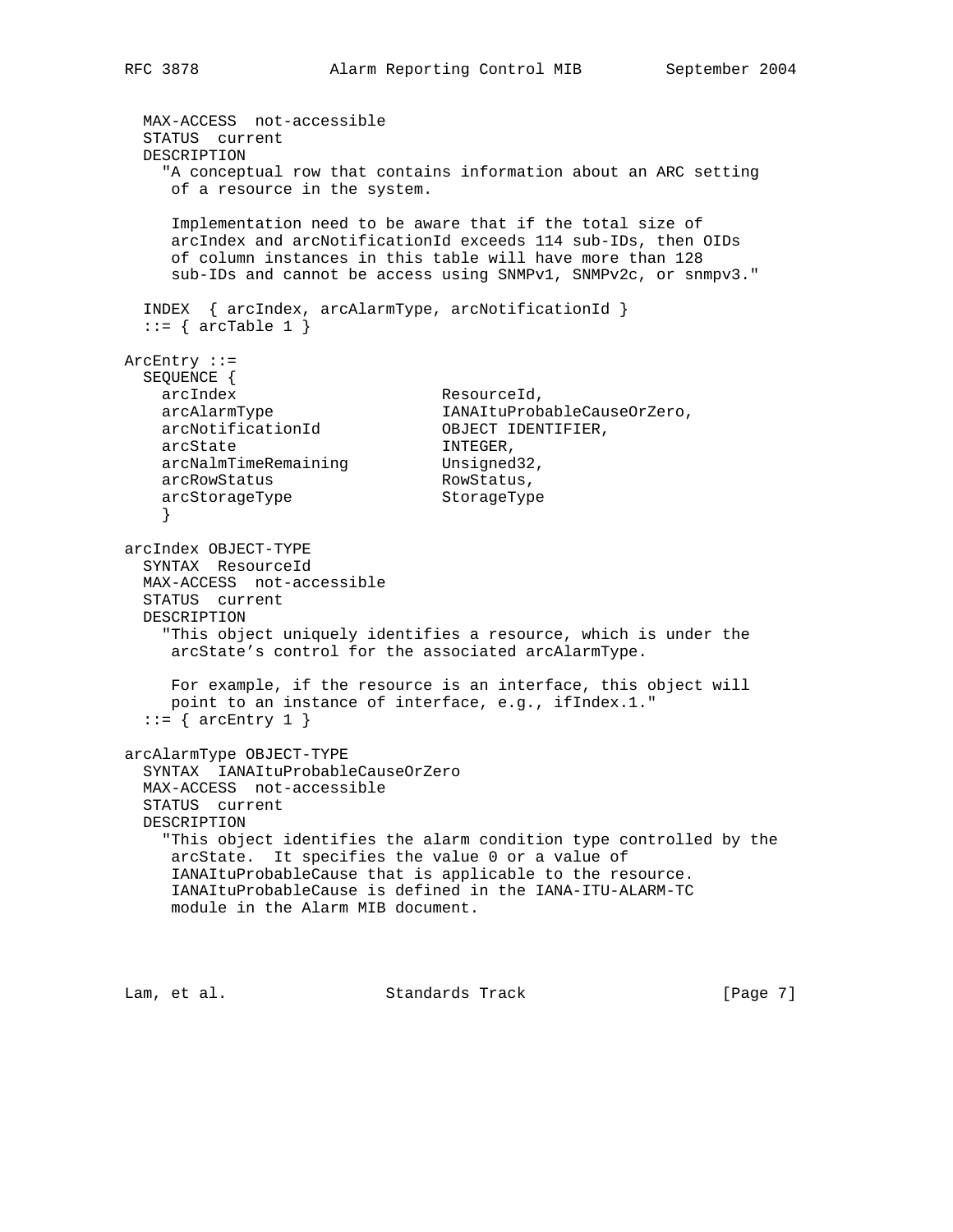```
 The value of zero (0) implies any probable causes that are
      applicable to the resource. Usually, the applicable probable
      causes of a resource are specified in the resource-specific mib."
  ::= { arcEntry 2 }
arcNotificationId OBJECT-TYPE
   SYNTAX OBJECT IDENTIFIER
  MAX-ACCESS not-accessible
  STATUS current
  DESCRIPTION
     "This object identifies the type of notification to be suppressed.
     The notification type identified should be the one normally used
     by the resource for reporting its alarms. When the value of 0.0 is
      specified for this object, it implies all applicable notification
      types."
  ::= { arcEntry 3 }
arcState OBJECT-TYPE
   SYNTAX INTEGER {
           nalm (1),
            nalmQI (2),
            nalmTI (3),
            nalmQICD (4)
 }
  MAX-ACCESS read-create
   STATUS current
  DESCRIPTION
     "Defined in M.3100 Amendment 3 [M.3100 Amd3], there are five
    ARC states: alm, nalm, nalmQI, nalmQICD, and nalmTI.
        alm: Alarm reporting is turned on (i.e., is allowed).
        nalm: Alarm reporting is turned off (i.e., not allowed).
        nalmQI: nalm - Qualified Inhibit. Alarm reporting is
                    turned off until the managed entity is qualified
                    problem-free for an optional persistence interval.
                    Problem-free means that the condition corresponding
                    to the specified alarm type is cleared.
        nalmQICD: nalmQI - Count down. This is a substate of nalmQI
                    and performs the persistence timing countdown
                    function after the managed entity is qualified
                    problem-free.
        nalmTI: nalm - Timed Inhibit. Alarm reporting is turned
                    off for a specified time interval.
      alm may transition to nalm, nalmQI or nalmTI by management request.
     nalm may transition to alm, nalmQI or nalmTI by management request.
```
Lam, et al. Standards Track [Page 8]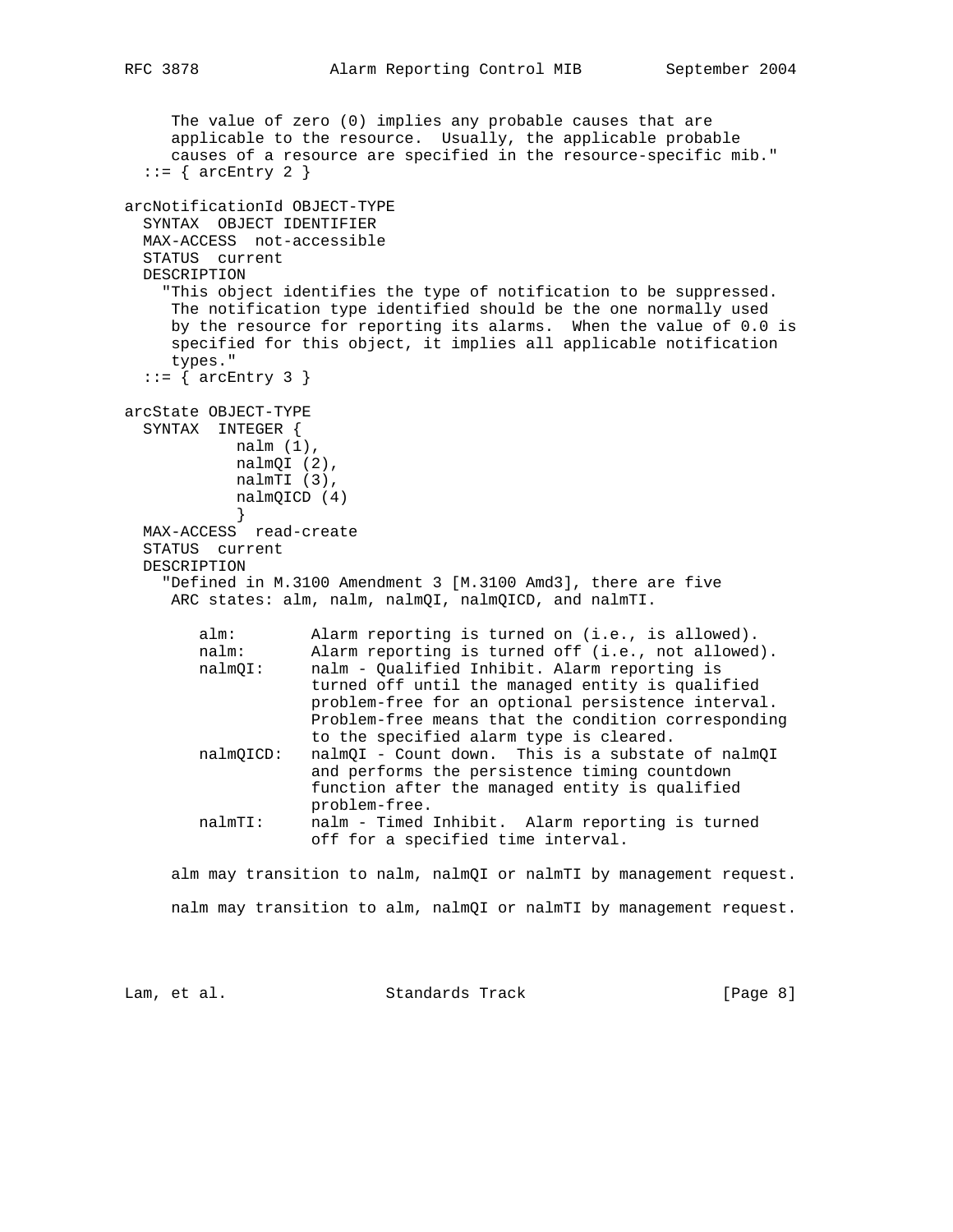nalmQI may transition to nalm or alm by management request.

nalmQI may transition to alm automatically

 if qualified problem-free (if nalmQICD is not supported) or if the CD timer expired (if nalmQICD is supported)

nalmTI may transition to alm or nalm by management request.

nalmTI may transition to alm automatically if the TI timer expired.

 Further details of ARC state transitions are defined in Figure 3 of M.3100 Amd3 [M.3100 Amd3].

 According to the requirements in M.3100 Amd3, a resource supporting the ARC feature shall support the alm state and at least one of the nalm, nalmTI, and nalmQI states. The nalmQICD state is an optional substate of nalmQI.

 The arcState object controls the alarm reporting state of a resource. Note that the state alm (alarm reporting is allowed) is not listed in the enumeration of the value of this object. However, this state is implicitly supported by the mib. Once a resource enters the normal reporting mode (i.e., in the alm state) for the specified alarm type, the corresponding row will be automatically deleted from the arc table. Also the manual setting of arcState to alm can be achieved through setting the RowStatus object to 'destroy'.

 The nalamQICD state is a transitional state from nalmQI to alm. It is optional depending on the resource type and the implementation of the resource. If it is supported, before the state transitions from nalmQI to alm, a count down period is activated for a duration set by the object arcNalmCDTimeInterval. When the time is up, the arcState transitions to alm."

 $::=$  { arcEntry 4 }

```
arcNalmTimeRemaining OBJECT-TYPE
   SYNTAX Unsigned32
   UNITS "seconds"
  MAX-ACCESS read-create
   STATUS current
  DESCRIPTION
     "This variable indicates the time remaining in the nalmTI state
     or the nalmQICD state, in units of second.
```
 At the moment the resource enters the nalmTI state, this variable will have the initial value equal to the value of

Lam, et al. Standards Track [Page 9]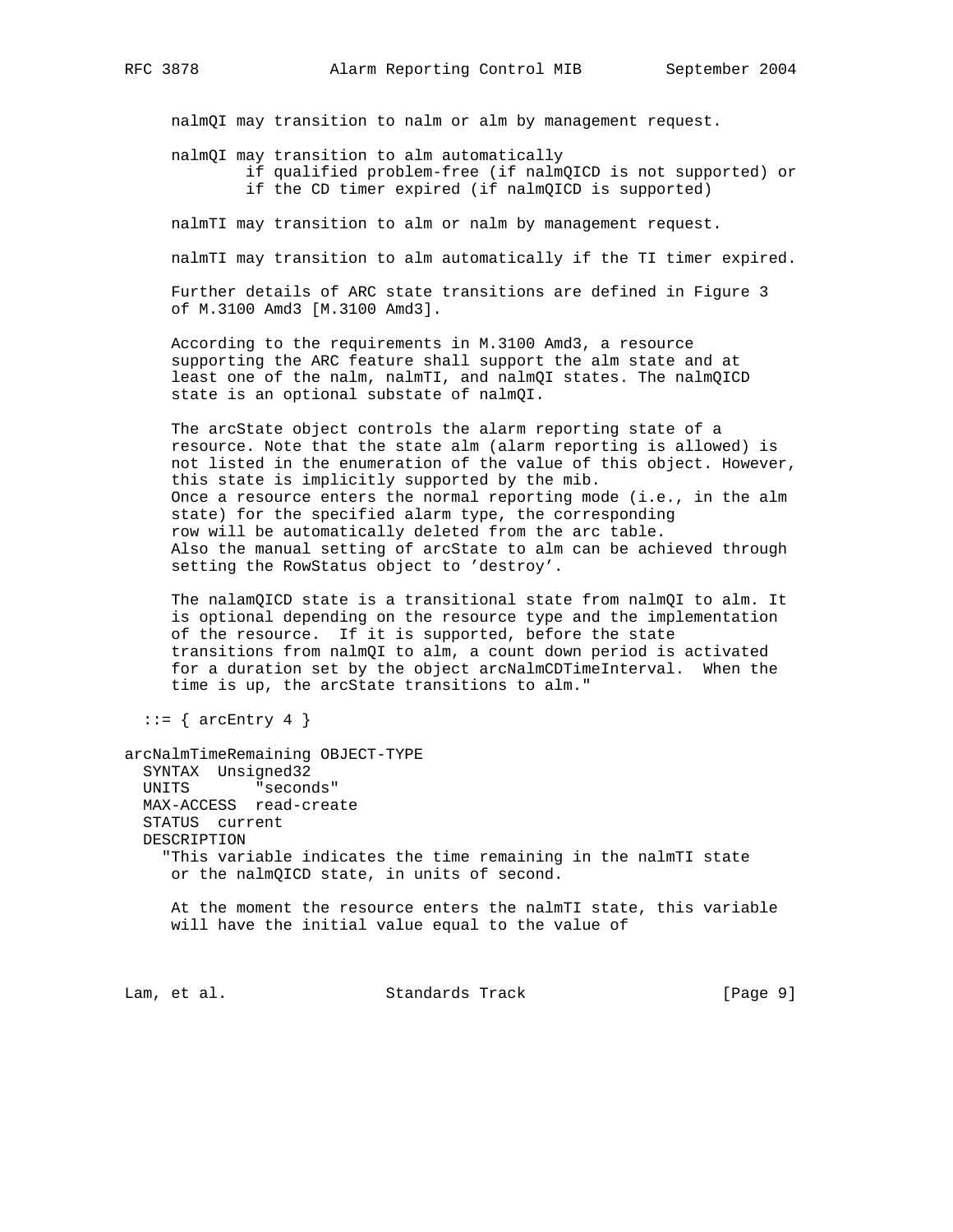arcNalmTITimeInterval and then starts decrementing as time goes by.

 Similarly at the moment the resource enters the nalmQICD state, this variable will have the initial value equal to the value of arcNalmCDTimeInterval and then starts decrementing as time goes by.

 This variable is read-create and thus will allow the manager to write (extend or shorten), as needed, the remaining time when the resource is in the nalmTI or nalmQICD state.

 If this variable is supported and the resource is currently not in the nalmTI nor nalmQICD state, the value of this variable shall equal to zero."

```
::= { arcEntry 5 }
```

```
arcRowStatus OBJECT-TYPE
   SYNTAX RowStatus
```
MAX-ACCESS read-create

```
 STATUS current
```
DESCRIPTION

 "This columnar object is used for creating and deleting a conceptual row of the arcTable. It is used to create and delete an arc setting.

 Setting RowStatus to createAndGo or createAndWait implies creating a new ARC setting for the specified resource and alarm type. Setting RowStatus to destroy implies removing the ARC setting and thus has the effect of resuming normal reporting behaviour of the resource for the alarm type.

 Only the objects arcState, arcNalmTimeRemaining, and arcRowStatus can be updated when a row is active. All the objects, except arcNalmTimeRemaining, must be set before the row can be activated."  $::=$  { arcEntry 6 }

```
arcStorageType OBJECT-TYPE
```
 SYNTAX StorageType MAX-ACCESS read-create STATUS current DESCRIPTION "The storage type for this conceptual row. Conceptual rows having the value 'permanent' must allow write-access at a minimum to arcState. Note that arcState must allow change by management request. Therefore, no row can be created with 'readOnly'. If a set operation tries to set the value to 'readOnly', then an 'inconsistentValue' error must be returned." DEFVAL { nonVolatile }

Lam, et al. Standards Track [Page 10]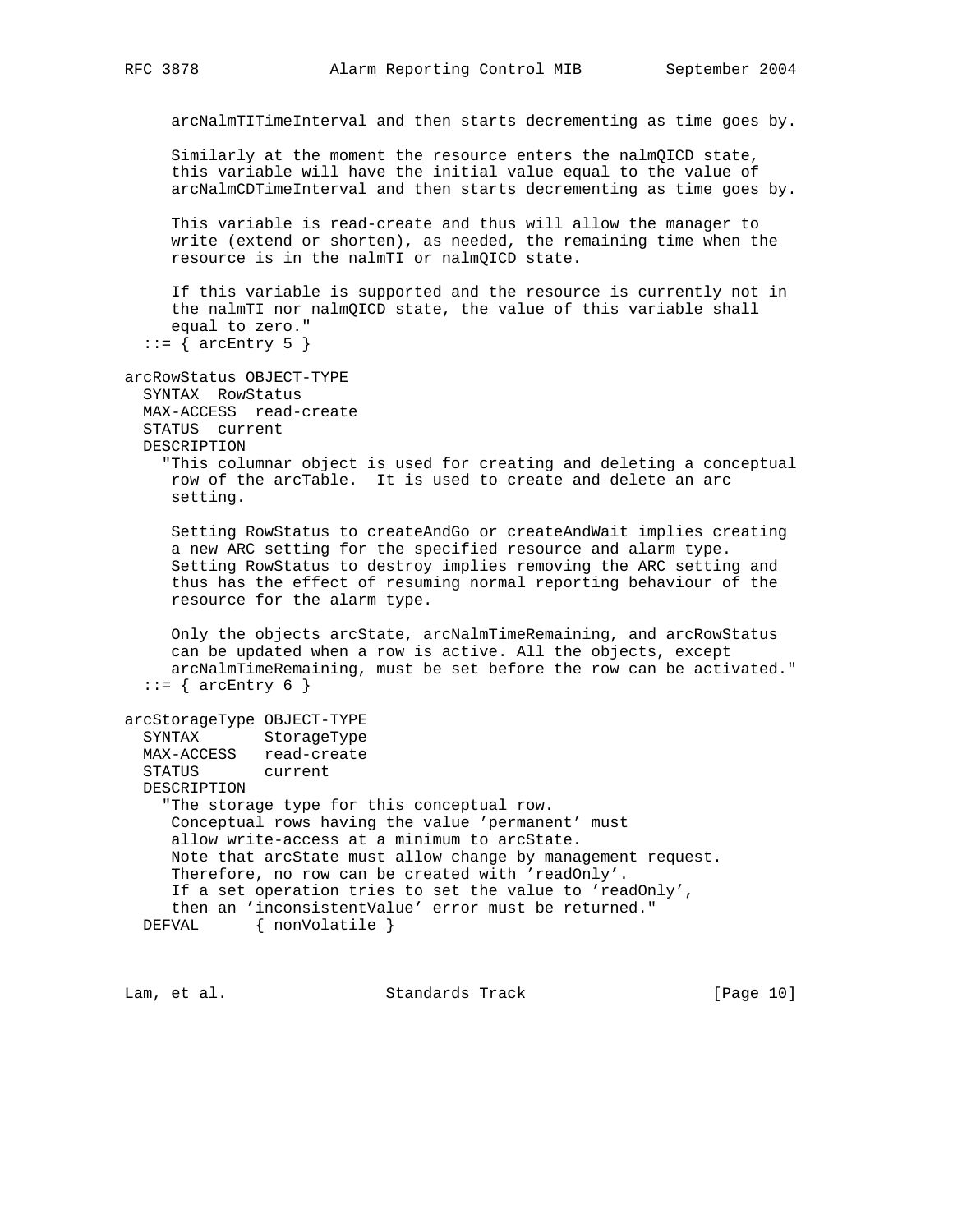```
::= { arcEntry 7}
--------------------------
-- conformance information
--------------------------
arcConformance OBJECT IDENTIFIER ::= { arcMibModule 3 }
\arccompliances OBJECT IDENTIFIER ::= { \arcconformance 1 }
arcCompliance MODULE-COMPLIANCE
  STATUS current
    DESCRIPTION
      "The compliance statement for systems supporting
       the ARC MIB module."
  MODULE -- this module
           MANDATORY-GROUPS {
            arcSettingGroup
 }
   OBJECT arcStorageType
    WRITE-SYNTAX StorageType {
                         volatile(2),
                         nonVolatile(3),
                         permanent(4)
 }
    DESCRIPTION
       "Support for value 'other' is not required.
       The arcState object must allow change by management
       request. Therefore, no row can be created with
       'readOnly'."
  GROUP arcTIGroup
   DESCRIPTION
     "This group is REQUIRED for ARC settings
     that provide the Time Inhibit (TI) function."
   GROUP arcQICDGroup
   DESCRIPTION
     "This group is REQUIRED for ARC settings
     that provide the Quality Inhibit (QI) Count Down (CD)
     function."
  ::= { arcCompliances 1 }
arcGroups OBJECT IDENTIFIER ::= { arcConformance 2 }
Lam, et al. Standards Track [Page 11]
```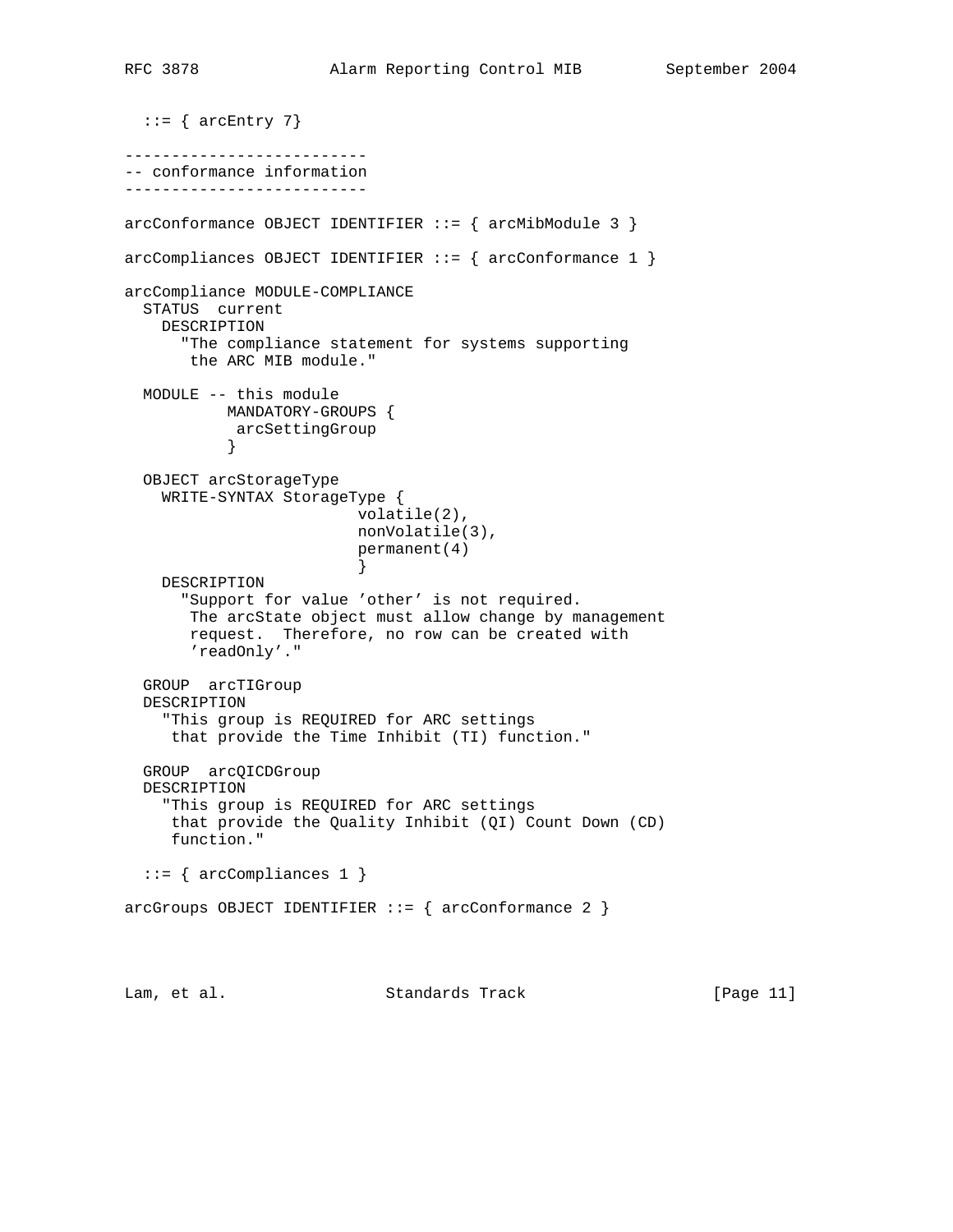```
arcSettingGroup OBJECT-GROUP
  OBJECTS {
          arcState,
          arcRowStatus,
         arcStorageType
 }
 STATUS current
   DESCRIPTION
     "A collection of objects applicable to
      basic ARC setting."
   ::= { arcGroups 1}
arcTIGroup OBJECT-GROUP
  OBJECTS {
          arcTITimeInterval,
          arcNalmTimeRemaining
 }
 STATUS current
   DESCRIPTION
     "A collection of objects applicable to
      ARC setting that support the Time Inhibit (TI)
      function."
   ::= { arcGroups 2}
arcQICDGroup OBJECT-GROUP
   OBJECTS {
          arcCDTimeInterval,
          arcNalmTimeRemaining
 }
 STATUS current
  DESCRIPTION
    "A collection of objects applicable to
     ARC setting that support the Quality Inhibit (QI)
     Count Down (CD) function."
  ::= { arcGroups 3}
```

```
END
```
Lam, et al. Standards Track [Page 12]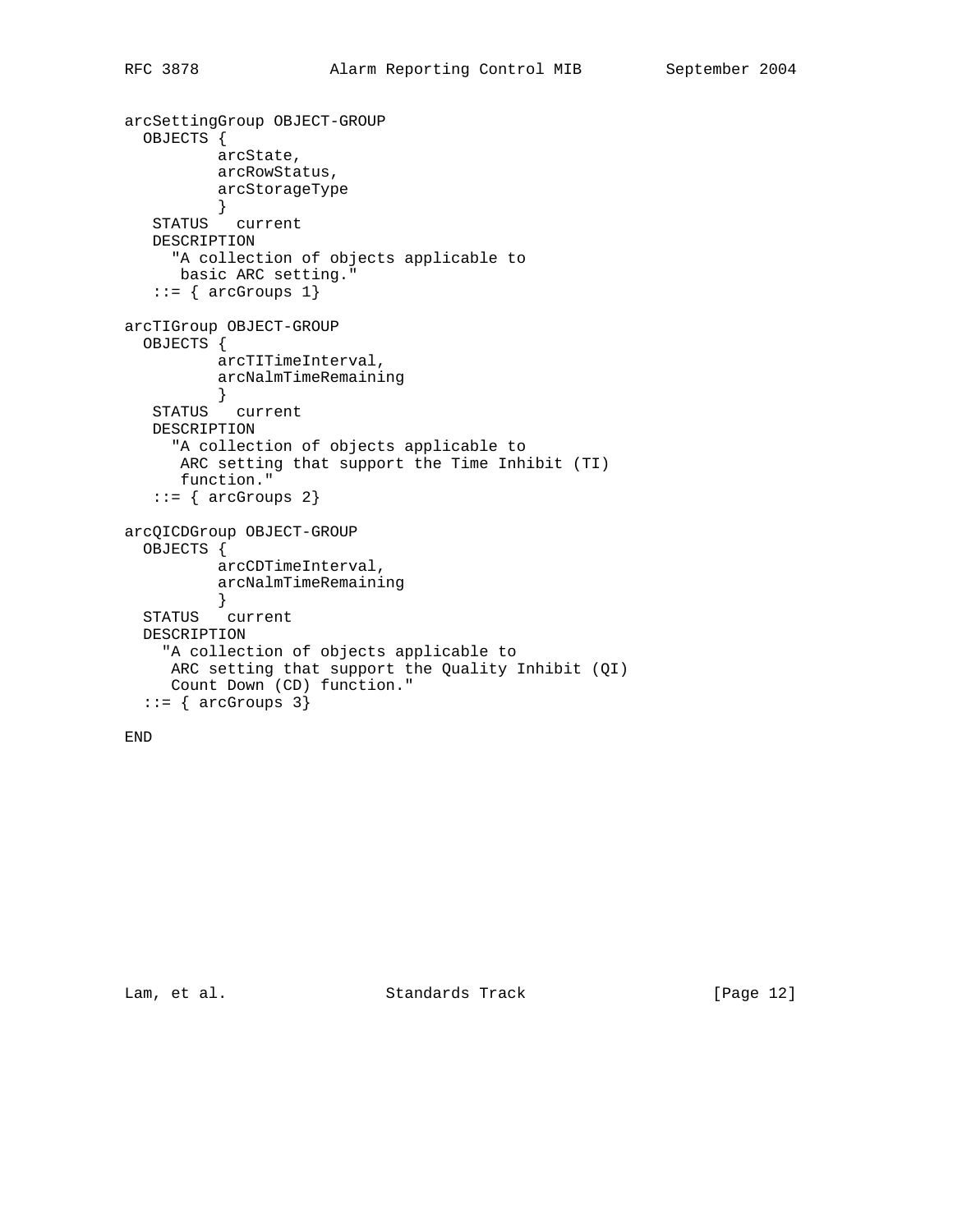#### 6. Security Considerations

 There are a number of management objects defined in this MIB module with a MAX-ACCESS clause of read-write and/or read-create. Such objects may be considered sensitive or vulnerable in some network environments. The support for SET operations in a non-secure environment without proper protection can have a negative effect on network operations. These are the tables and objects and their sensitivity/vulnerability:

 arcTITimeInterval, arcCDTimeInterval, arcState, arcNalmTimeRemaining, arcRowStatus, arcStorageType.

 Setting these objects may have disruptive effects on network operation that range from omission of alarm notifications to flooding of unwanted alarm notifications from the network. The consequence of suppressing or deferring the reporting of an alarm can prevent the timely delivery of important diagnostic information, including information that can help identify an attack.

 Some of the readable objects in this MIB module (i.e., objects with a MAX-ACCESS other than not-accessible) may be considered sensitive or vulnerable in some network environments. It is thus important to control even GET and/or NOTIFY access to these objects and possibly to even encrypt the values of these objects when sending them over the network via SNMP. These are the tables and objects and their sensitivity/vulnerability:

 arcTITimeInterval, arcCDTimeInterval, arcState, arcNalmTimeRemaining, arcRowStatus, arcStorageType.

 Reading these objects will provide information about the setting which affects alarm notification generation.

 SNMP versions prior to SNMPv3 did not include adequate security. Even if the network itself is secure (for example by using IPSec), there is no control as to who on the secure network is allowed to access and GET/SET (read/change/create/delete) the objects in this MIB module.

Lam, et al. Standards Track [Page 13]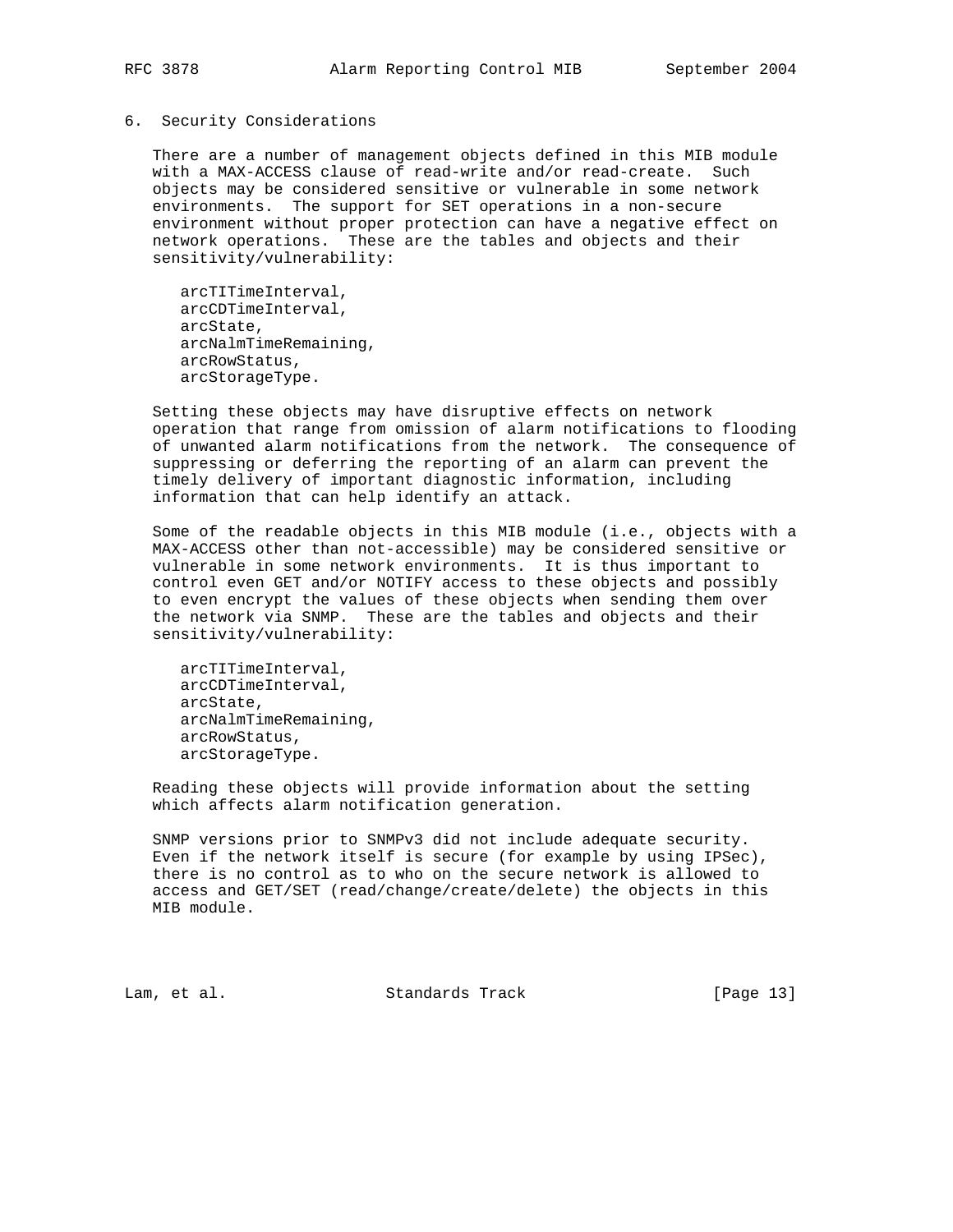It is RECOMMENDED that implementers consider the security features as provided by the SNMPv3 framework (see [RFC3410], section 8), including full support for the SNMPv3 cryptographic mechanisms (for authentication and privacy).

 Further, deployment of SNMP versions prior to SNMPv3 is NOT RECOMMENDED. Instead, it is RECOMMENDED to deploy SNMPv3 and to enable cryptographic security. It is then a customer/operator responsibility to ensure that the SNMP entity giving access to an instance of this MIB module is properly configured to give access to the objects only to those principals (users) that have legitimate rights to indeed GET or SET (change/create/delete) them.

7. Acknowledgements

 The authors wish to thank Brian Teer and Sharon Chisholm for reviewing and commenting on this document.

- 8. References
- 8.1. Normative References
	- [RFC2119] Bradner, S., "Key words for use in RFCs to Indicate Requirements Levels", BCP 14, RFC 2119, March 1997.
	- [RFC2578] McCloghrie, K., Perkins, D., and J. Schoenwaelder, "Structure of Management Information Version 2 (SMIv2)", STD 58, RFC 2578, April 1999.
	- [RFC2579] McCloghrie, K., Perkins, D., and J. Schoenwaelder, "Textual Conventions for SMIv2", STD 58, RFC 2579, April 1999.
	- [RFC2580] McCloghrie, K., Perkins, D., and J. Schoenwaelder, "Conformance Statements for SMIv2", STD 58, RFC 2580, April 1999.
	- [RFC3877] Chisholm, S. and D. Romascanu, "Alarm Management Information Base (MIB)", RFC 3877, September 2004.
	- [ITUALARMTC] http://www.iana.org/assignments/ianaitualarmtc-mib
	- [M.3100] ITU Recommendation M.3100, "Generic Network Information Model", July 1995.
	- [M.3100 Amd3] ITU Recommendation M.3100 Amendment 3, "Generic Network Information Model", January 2001.

|  | Lam, et al. | Standards Track | [Page $14$ ] |  |  |
|--|-------------|-----------------|--------------|--|--|
|--|-------------|-----------------|--------------|--|--|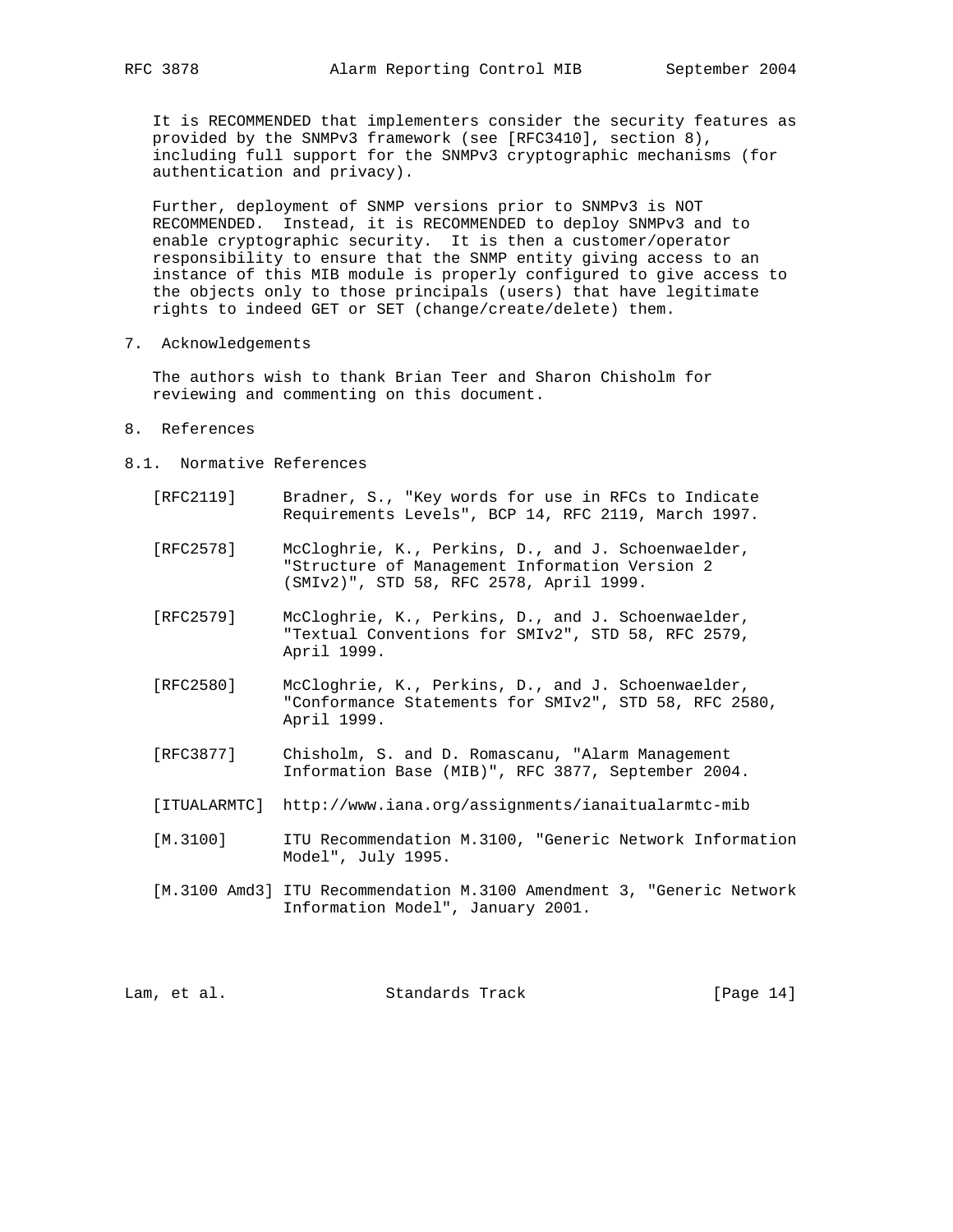# 8.2. Informative References

 [RFC3410] Case, J., Mundy, R., Partain, D., and B. Stewart, "Introduction and Applicability Statements for Internet-Standard Management Framework", RFC 3410, December 2002.

# 9. Authors' Addresses

 Hing-Kam Lam Lucent Technologies 101 Crawfords Corner Road, Room 4C-616 Holmdel, NJ 07733 USA

 Phone: +1 732-949-8338 EMail: hklam@lucent.com

 An-ni Huynh Cetus Networks USA

EMail: a\_n\_huynh@yahoo.com

 David T. Perkins 548 Quailbrook Ct San Jose, CA 95110 USA

 Phone: +1 408-394-8702 EMail: dperkins@snmpinfo.com

Lam, et al. Standards Track [Page 15]